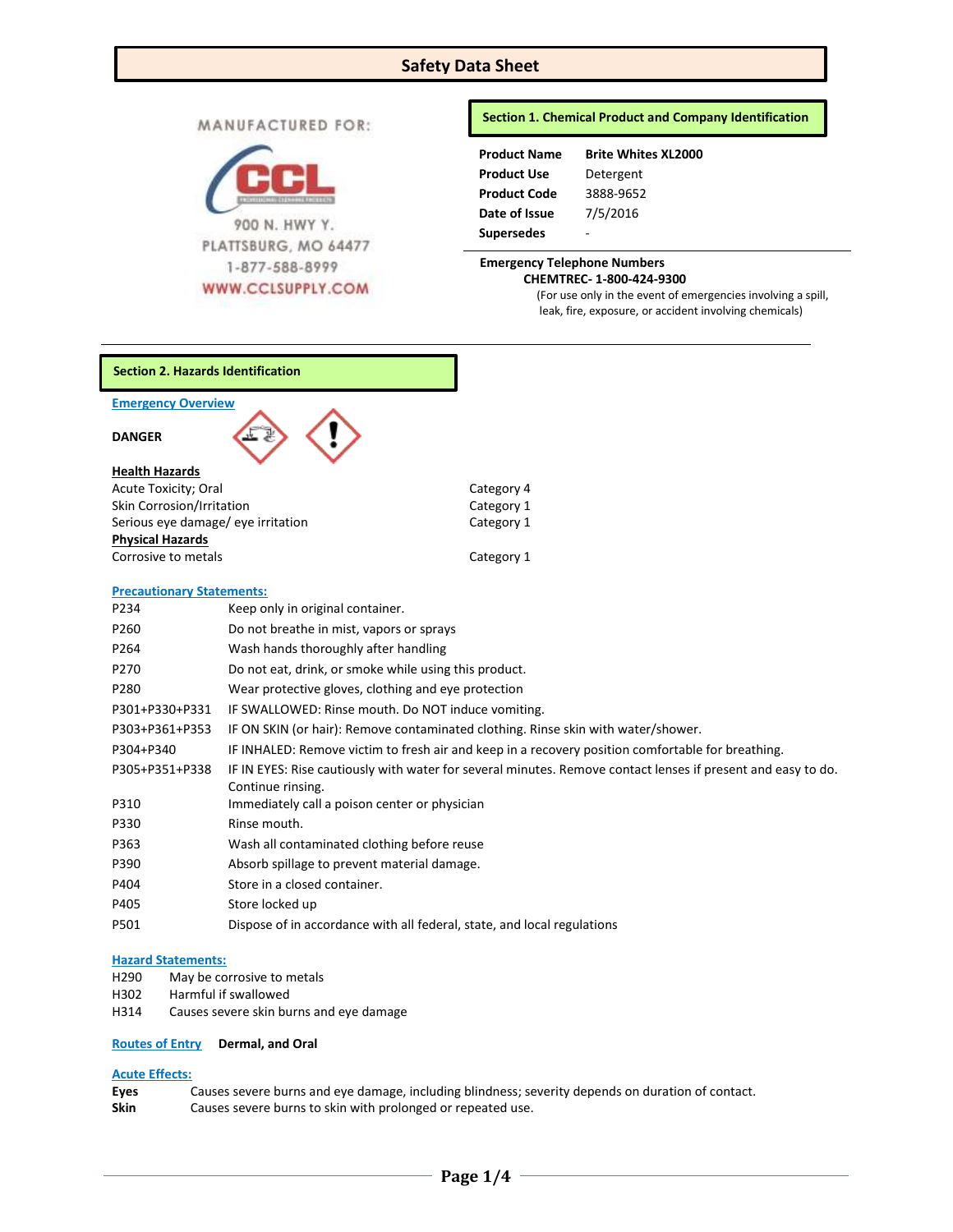**Inhalation** Can cause irritation to the nose, throat and lungs.

**Ingestion** Causes nausea, vomiting, diarrhea and gastrointestinal disorder.

| Section 3. Composition/Information on Ingredients |                   |             |
|---------------------------------------------------|-------------------|-------------|
| Name of Hazardous Ingredients                     | <b>CAS Number</b> | % by Weight |
| Potassium Hydroxide                               | 1310-58-3         | $20$        |
| Sodium Tripolyphosphate                           | 7758-29-4         | <3          |

#### **Section 4. First Aid Measures**

**Eye Contact** Immediately flush eyes with plenty of water for at least 15 minutes. Seek medical attention if irritation persists. **Skin Contact** Wash immediately with large amounts of water. Seek medical attention if a rash occurs or if irritation persists. **Inhalation** Remove to fresh air. **Ingestion** Get immediate medical attention. If swallowed, do NOT induce vomiting. Give large amounts of water. Never give anything to an unconscious person orally.

**Section 5. Fire Fighting Measures National Fire Protection Association (U.S.A) National Fire Protection Association (U.S.A)** (estimated rating)



| <b>Hazardous Combustion Products</b> | None                                                                               |
|--------------------------------------|------------------------------------------------------------------------------------|
| <b>Extinguishing Media</b>           | Water, carbon dioxide, foam or dry powder.                                         |
| Unsuitable Extinguishing Media       | None                                                                               |
| <b>Fire Fighting Procedures</b>      | As in any fire, wear self-contained breathing apparatus pressure-demand MSHA/NIOSH |
|                                      | (approved or equivalent) and full protective gear.                                 |

## **Section 6. Accidental Release Measures**

**Spill Clean Up** Collect liquid or solidify with absorbent material and package for disposal. Product is a detergent and can be flushed to sewer that goes to a sewage treatment facility.

#### **Section 7. Handling and Storage**

**Handling** Read and follow label direction carefully. Keep out of the reach of children. Have eyewash accessible to use in handling area.

**Storage** Keep container tightly closed when not in use. Store away from incompatibilities.

#### **Section 8. Exposure Controls/Personal Protection**

**Exposure Limits**

| <b>Product Name</b>                           | OSHA PEL | <b>NIOSH REL</b> | <b>WEEL</b><br>AIHA | <b>ACGIH TLV</b> |
|-----------------------------------------------|----------|------------------|---------------------|------------------|
| $(1310 - 58 - 3)$<br>Potassium<br>ı Hvdroxide | N/A      | mg/m<br><u>.</u> | N/A                 | 2 mg/m           |

**Engineering Controls** Not required if directions are followed.



**Eyes** Wear approved safety glasses/goggles.

**Body** To prevent skin contact, wear impervious clothing and boots. Protective gloves recommended. Use caution. **Respiratory** Use NIOSH approved respirator if exposure limits are reached or exceeded.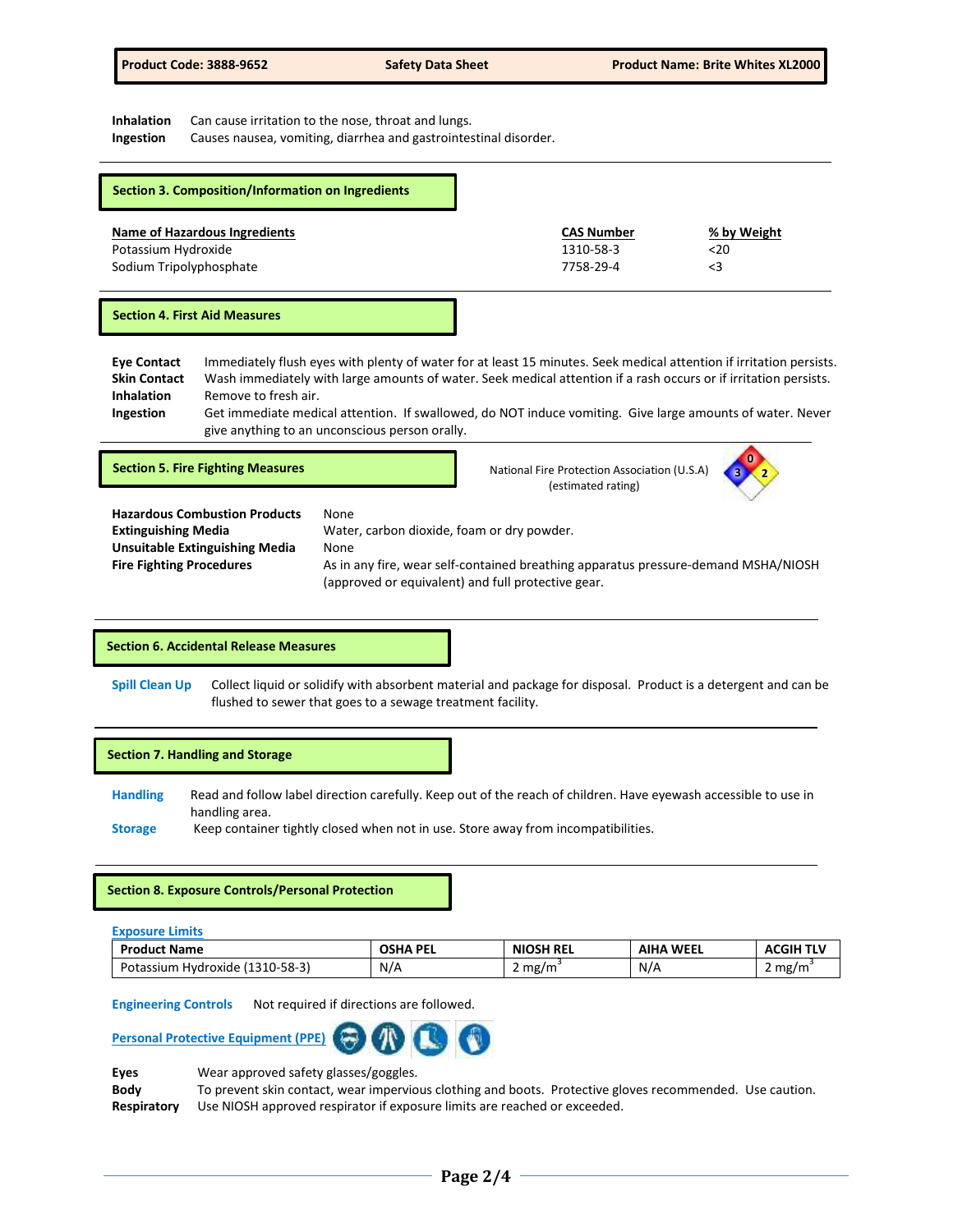## **Section 9. Physical and Chemical Properties**

| <b>Physical State</b>   | Ligui             |
|-------------------------|-------------------|
| Color                   | Gree              |
| Odor                    | Char              |
| <b>Odor Threshold</b>   | Not               |
| рH                      | 12.0 <sup>5</sup> |
| <b>Freezing Point</b>   | Not               |
| <b>Boiling Point</b>    | Not               |
| <b>Flash Point</b>      | Not (             |
| <b>Evaporation Rate</b> | Not (             |
| <b>Flammahility</b>     | Nnt i             |

| <b>Physical State</b>   | Liguid              | <b>Explosive Limits</b>      | Not determined |
|-------------------------|---------------------|------------------------------|----------------|
| Color                   | Green               | <b>Vapor Pressure</b>        | Not determined |
| Odor                    | Characteristic odor | <b>Vapor Density</b>         | Not determined |
| <b>Odor Threshold</b>   | Not determined      | <b>Relative Density</b>      | Not determined |
| рH                      | 12.0-14.0           | Solubility                   | Complete       |
| <b>Freezing Point</b>   | Not determined      | <b>Partition Coefficient</b> | Not determined |
| <b>Boiling Point</b>    | Not determined      | <b>Auto-Ignition Temp.</b>   | Not determined |
| <b>Flash Point</b>      | Not determined      | <b>Decomposition Temp.</b>   | Not determined |
| <b>Evaporation Rate</b> | Not determined      | <b>Viscosity</b>             | Not determined |
| Flammability            | Not determined      | <b>Specific Gravity</b>      | 1.155-1.17     |

## **Section 10. Stability and Reactivity**

**Stability and Reactivity** Stable **Hazardous Polymerization** Will not occur **Hazardous Decomposition Products** N/A **Conditions to Avoid** None known

**Incompatibility Incompatibility C**Xygen and strong oxidizing materials, corrosive to aluminum

#### **Section 11. Toxicological Information**

| <b>Routes of Entry</b>       | Dermal, and Oral     |
|------------------------------|----------------------|
| <b>Symptoms</b>              | Corrosive            |
| <b>Skin Irritant</b>         | Yes                  |
| <b>Eye Irritant</b>          | Yes                  |
| <b>Sensitizers</b>           | Not determined       |
| <b>Mutagenicity</b>          | No information found |
| Carcinogenicity              | None                 |
| <b>Reproductive Toxicity</b> | No information found |
| <b>Target Organs</b>         | None                 |

There is no toxicological data for this product as a whole. Based on relevant ingredients with known acute toxicity, the acute toxicity estimate using the additive formula (ATE) has been determined.

## **Acute Toxicity**

| Test              | <b>Results</b> | <b>Basis</b>                     |
|-------------------|----------------|----------------------------------|
| Dermal            | 4,879 mg/kg    | ATE determined beyond Category 4 |
| Oral              | $1,416$ mg/kg  | ATE determined Category 4        |
| <b>Inhalation</b> | No data        |                                  |

#### **Section 12. Ecological Information**

**Environmental Effects** No ecological information available